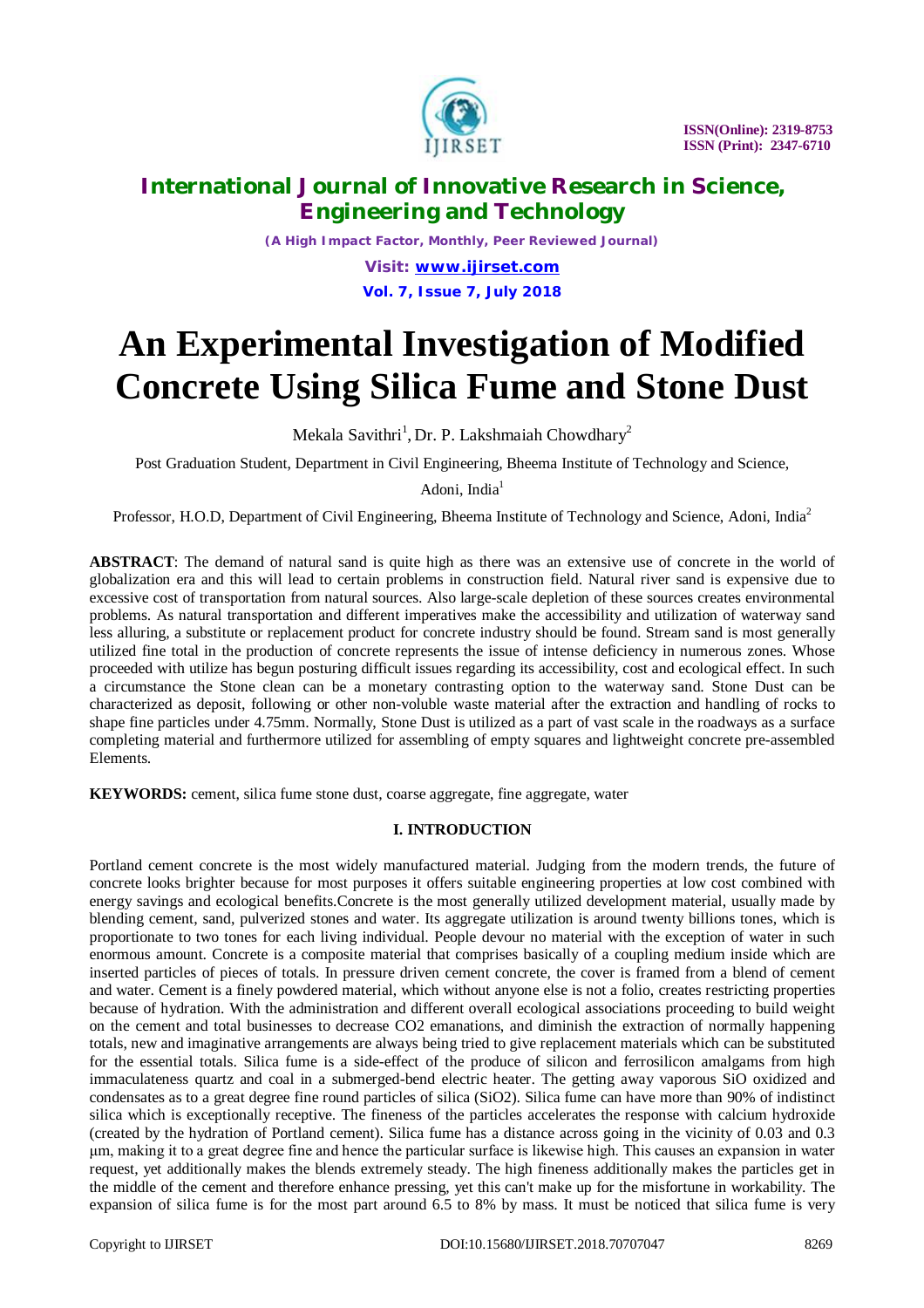

*(A High Impact Factor, Monthly, Peer Reviewed Journal)*

### *Visit: [www.ijirset.com](http://www.ijirset.com)* **Vol. 7, Issue 7, July 2018**

costly. The term sand is normally utilized for fine totals coming about because of breaking down and assimilation procedure of sand stone. Fine total alludes to molecule measure littler than 4.75mm and bigger than 75microns. The overall utilization of sand as fine total in concrete production is high, and a few creating nations have experienced some strain in the supply of normal sand keeping in mind the end goal to meet the expanding needs of infrastructural improvement lately. A circumstance that is in charge of increment in the cost of sand, and the cost of concrete

#### **II. LITERATURE REVIEW**

A literature study was conducted to obtain general information about the different types of materials used and to investigate what type of research has been done on the topic so far.**PrachoomKhamput[13]**, contemplated the compressive quality of concrete utilizing quarry clean as fine total rather than sand. Proportion of cement: sand: shake is 1: 2: 4 (by weight) and at water-cement proportion  $(w/c)$  of 0.45. The admixture sort E is included for expanding the compressive quality. Without utilizing the admixture, it is discovered that the compressive qualities are 26.97, 25.506, 23.64 and 22.95 N/mm2 for utilizing quarry clean at 70%, 90%,100% (sifter investigation) and 100% (not strainer examination) separately. At the point when the admixture is included, the aftereffects of compressive qualities are 28.64, 28.154, 27.07 and N/mm2 for 70%, 90%, 100% (strainer examination) and 100% (not sifter investigation) of quarry clean individually. The paper of **M.R.Chitlange, R.S.Bang, Dr.P.S.Pajgade[14] ,** presents the feasibility of using made sand procured by beating basalt, over regular sand considering the specific ,environmental and business factors .For the inspiration driving experimentation solid mixes were expected for M20,M30 and M40 grades with 100% substitution of trademark sand by reenacted sand. The compressive, flexural and split malleable tests were coordinated to contemplate the nature of cement using fake sand and the results are differentiated and that of trademark sand concrete. The paper published by **S. N. Raman, M. F. M. Zain, H. B. Mahmud, and K. S. Tan [15]**, reports the exploratory examination attempted to research a few properties of quarry tidy and talks about the reasonableness of those properties to empower quarry clean to be utilized as incomplete trade material for sand in concrete. The properties of quarry tidy that were resolved are total pulverizing esteem, flakiness file, pH esteem, soundness, particular gravity, ingestion and fineness modulus. Plus, the 28th day compressive quality of solid examples, in which incomplete supplanting of stream sand with quarry clean were honed, is additionally announced for correlation purposes. **R. Ilangovana, N. Mahendrana and K. Nagamanib[16] ,** contemplated the achievability of the use of Quarry Rock Dust as hundred percent substitutes for Natural Sand in concrete. Blend configuration has been created for three evaluations utilizing plan an approach IS, ACI, USBR, RN.No.4 and BRITISH for both regular cement and quarry tidy cement. Therefore, charnockite, and charnockitic gneiss and granitic gneiss shake quarries are sensible for supply of quarry clean to be used as a possibility for stream sand.**ChaturangaLakshaniKapugamage, ArunaLalAmarasiri, WiranjithPriyan Solomon Dias and DissanayakeMudiyanselageChandaniShyamaliDamayanthiBandara[18] ,** said that The usage of fly blazing stays in concrete is charming an aftereffect of points of interest, for instance, accommodating exchange of a reaction, extended workability, diminishment of bond use, extended sulfate resistance, **S. N. Raman, M. F. M. Zain, H. B. Mahmud, K. S. Tan [19] ,** reports the exploratory examination grasped to look into the effect of deficient supplanting of sand with quarry clean, and bond with fly ash on the solid compressive quality change. **M. ShahulHameed , A.S.S. Sekar and V.Saraswathi[20]**were intended to focus chloride invasion examination of self compacting green cement (SCGC) made with current misuses i.e. marble overflow powder (MSP) from marble get ready, and quarry shake clean (CRD) from stone beating wanders. MSP can be used as filler and reductions the total voids content in concrete. Along these lines, this adds to improve the nature of cement. A test examination has been done to contemplate the combined effect of development of MSP and CRD on the chloride penetration of SCGC.From the result it is watched that CRD with 15% MSP was more useful than conduit sand for amassing SCGC.The paper presented by **T. Felix kalaand P. Partheeban[21]**looks at the likelihood of utilizing rock powder as substitution of sand and halfway supplanting of bond with fly cinder, silica smoke, slag and superplasticiser in concrete. The rate of stone powder included by weight was 0, 25, 50, 75 and 100 as a substitution of sand utilized as a part of cement and concrete was supplanted with 7.5% silica smolder, 10% fly fiery remains, 10% slag and 1%Nsuperplasticiser. **H. Katkhuda, B. Hanayneh and N. Shatarat[22]**, examined the disengaged impact of silica fume on pliable, compressive and flexure qualities on high quality lightweight concrete. in light of the fact that it relies upon the water– cementitious material (w/cm) proportion of the blend. In light of the outcomes, a connection between split-pliable, compressive and flexure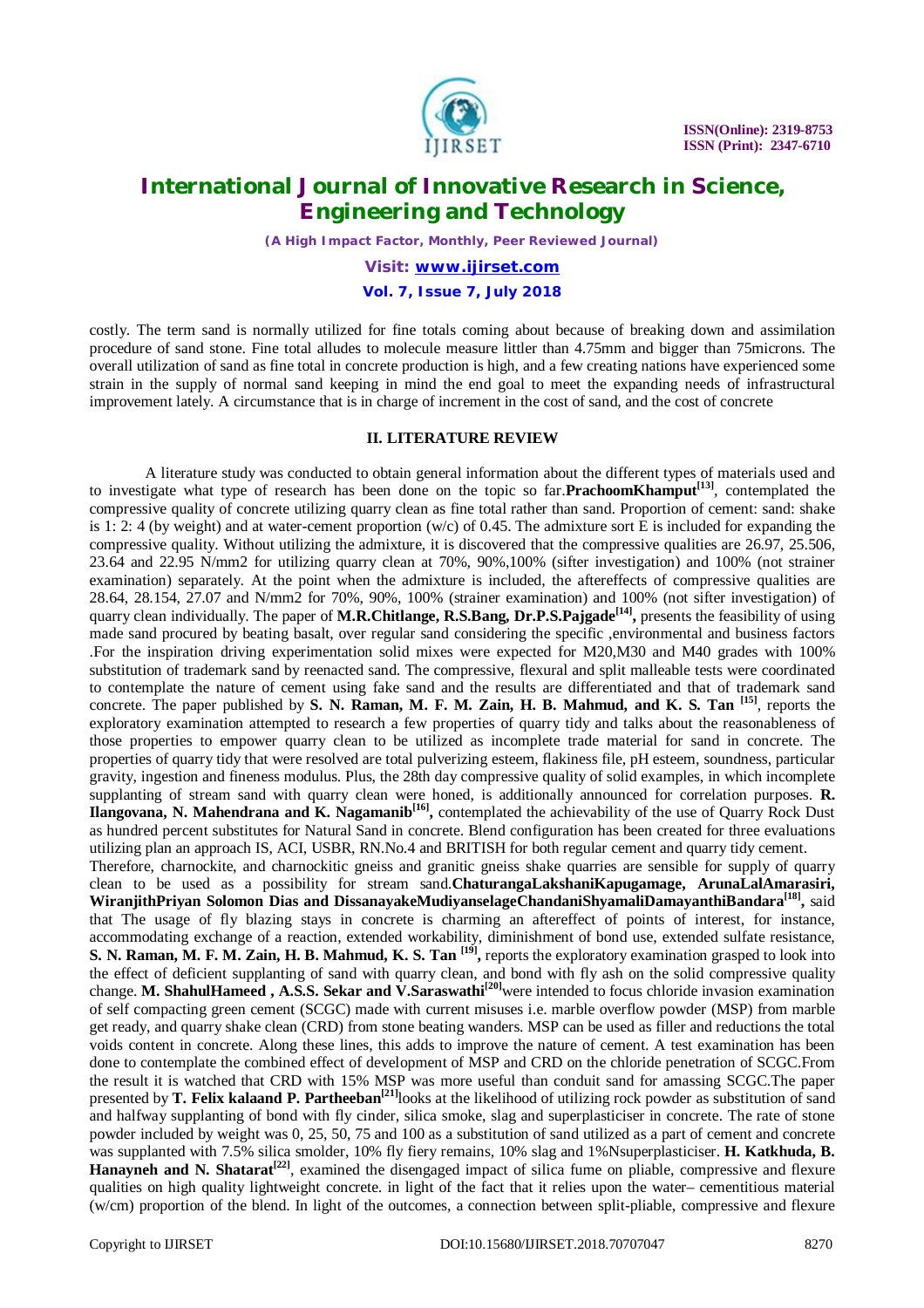

*(A High Impact Factor, Monthly, Peer Reviewed Journal)*

### *Visit: [www.ijirset.com](http://www.ijirset.com)* **Vol. 7, Issue 7, July 2018**

qualities of silica fume concrete was produced utilizing measurable techniques.**Manasseh JOEL [23] ,** In this postulation creator researched the reasonableness of Crushed rock fine (CGF) to supplant waterway sand in solid production for use in unbending asphalt**Md. Safiuddin, 1 2S.N. Raman and 3M.F.M. Zain<sup>[24]</sup>This paper surveys the use of Quarry Waste** Fine Aggregate in Concrete Mixtures. Four distinct sorts of solid blend were arranged, and tried in new and solidified states. With the exception of control solid, quarry squander fine total was utilized as a part of all cements as a fractional substitution of common sand. The impacts of quarry squander fine total on a few crisp and solidified properties of the cements were explored. What's more, after conclusions are drawn: Quarry squander fine total upgraded the droop and droop stream of cement, as the water request was diminished because of decreased surface territory of fine totals. Quarry squander fine total did not influence the unit weight and air substance of crisp cement. Quarry squander fine total diminished the compressive quality of cement because of inadequate reviewing and unnecessary flakiness.

### **III.MATERIALS**

The regular elements of concrete are cement, coarse and fine totals and water. By wise utilization of accessible materials for concrete making and their proportioning, concrete blends are delivered to have the coveted properties in the .crisp and solidified states, as the circumstance requests. The sorts of materials utilized for the Concrete blend, and its attributes according to significantcodes of training are shown. In this segment the physical and concoction properties of the concrete making materials which impact the properties and execution of concrete blends are talked about.

#### **Characteristics of Materials Used in presentstudy**

The following are the details of the materials used for mix, properties of the materials and mix proportioning for the present investigation.

**Cement**:Cement is a finely ground material that has cohesive and adhesive properties in the presence of water, which provide a binding medium for the discrete ingredients. Such cements are called hydraulic cements. These consist primarily of silicates and aluminates of lime obtained from limestone and clay.Ordinary Portland cement of 53 grade is used in thestudy. The properties of 53 grade cement used in the study are given in the

| Sl.no | <b>Properties</b>                                | <b>Obtained</b><br><b>Values</b> | As per IS12269-1987                           |
|-------|--------------------------------------------------|----------------------------------|-----------------------------------------------|
| 11    | <b>Fineness</b> (Blaine's air permeability test) | $370m^2/kg$                      | Shall not be less than 225 m <sup>2</sup> /kg |
| I2    | <b>Soundness (by Le Chatelier's)</b>             | $1.00$ mm                        | Not more than 10 mm                           |
| 13    | <b>Initial SettingTime</b>                       | 85.00 min                        | Not less than 30 min                          |
|       | <b>Final SettingTime</b><br>2.                   | 355.00 min                       | Not more than 600 min                         |
| 4     | <b>Compressive strength</b>                      | 55                               | Not less than 53 N/mm2                        |
| 15    | <b>Standard Consistency</b>                      | 30 %                             |                                               |
| 16    | <b>Specific Gravity</b>                          | 3.15                             |                                               |

#### **Table Properties of cement**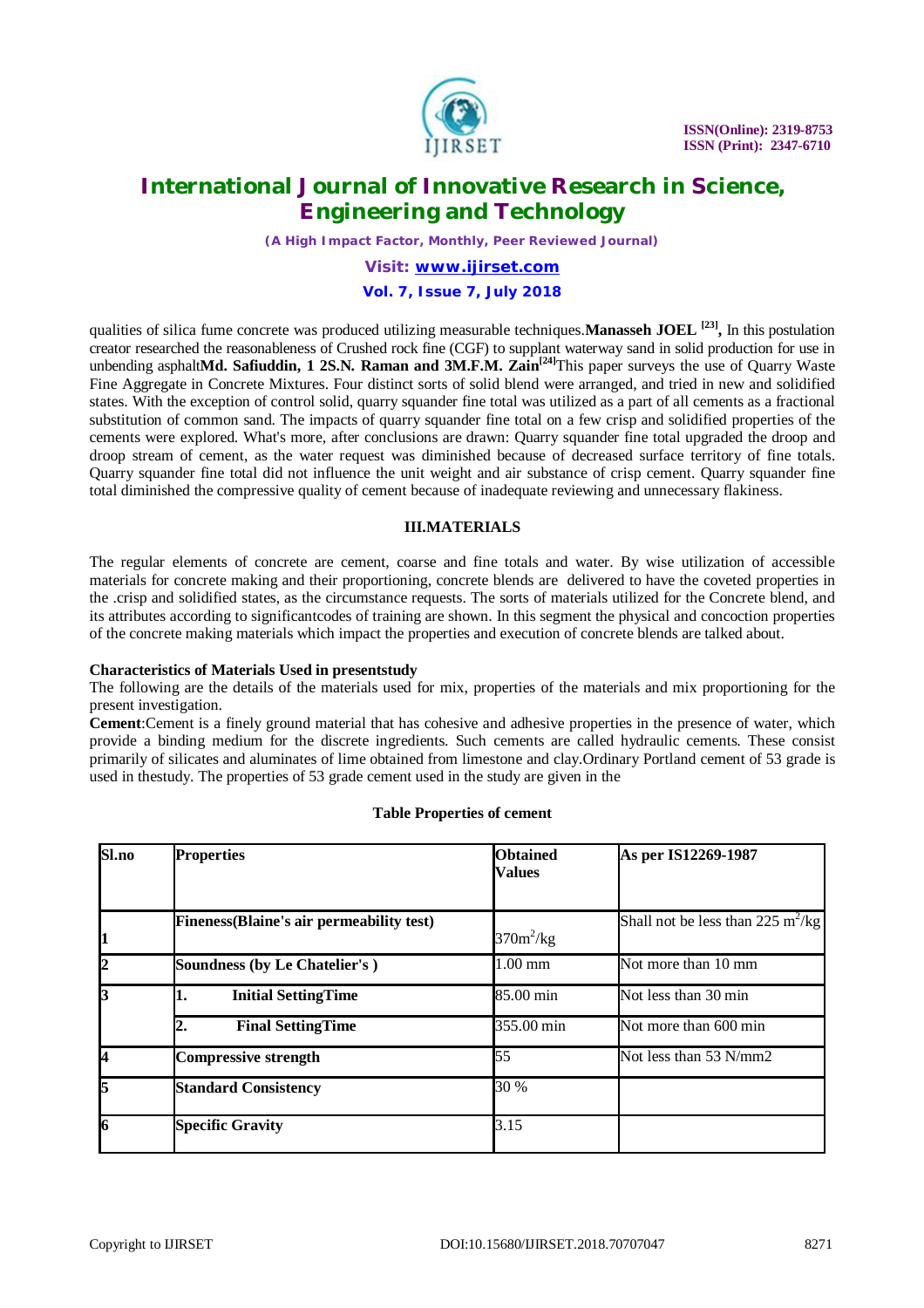

*(A High Impact Factor, Monthly, Peer Reviewed Journal)*

### *Visit: [www.ijirset.com](http://www.ijirset.com)* **Vol. 7, Issue 7, July 2018**

#### **Water**

Water is the most important and least expensive ingredient of concrete. A part of mixing water is utilized in the hydration of cement to form the binding matrix in which the inert aggregates are held in suspension until the matrix has hardened. The remaining water serves as a lubricant between the fine and coarse aggregates and makes the concrete workable.

Clean potable water available in the laboratory was used for mixing and curing of the concrete. The w/c ratio is the key factor that determines the strength of concrete**.**

#### **Aggregates**

 The total is utilized essentially with the end goal of giving mass to the concrete, and constitutes 60 to 80 percent of completed product. To expand the thickness of the subsequent blend, the total is habitually utilized as a part of at least two sizes. The most imperative capacity of littler size particles (fine total) is to help with delivering workability and consistency in the blend. The fine total additionally helps the cement glue to hold the bigger particles (coarse total) in suspension. This activity advances versatility in the blend and keeps the conceivable isolation of glue and coarse total. The order of totals utilized as a part of concrete production is for the most part in light of their land beginning, measure, shape, unit weight, and so forth be that as it may, here just the characterization as per estimate is talked about as fine total and coarse total.

#### **Fine aggregates : Sand: River sand was used as fine aggregate. Natural River sand conforming to specification IS: 383-1970.**

| Sl No | <b>Property</b>         | <b>Test Result</b> |
|-------|-------------------------|--------------------|
| ш     | <b>Specific gravity</b> | 2.66               |
| I2    | <b>Water absorption</b> | $0.6\%$            |

#### **Table 3.2: Physical Properties of FA (SAND)**

| <b>IS Sieve No</b> | <b>Natural Sand</b> | Zone II  |  |
|--------------------|---------------------|----------|--|
| $4.75$ mm          | 100                 | 90-100   |  |
| $2.36$ mm          | 86                  | 75-100   |  |
| $1.18 \text{ mm}$  | 64                  | 55-90    |  |
| 600 micron         | 27                  | 35-59    |  |
| 300 micron         | 6                   | $8 - 30$ |  |
| 150 micron         |                     | $0 - 10$ |  |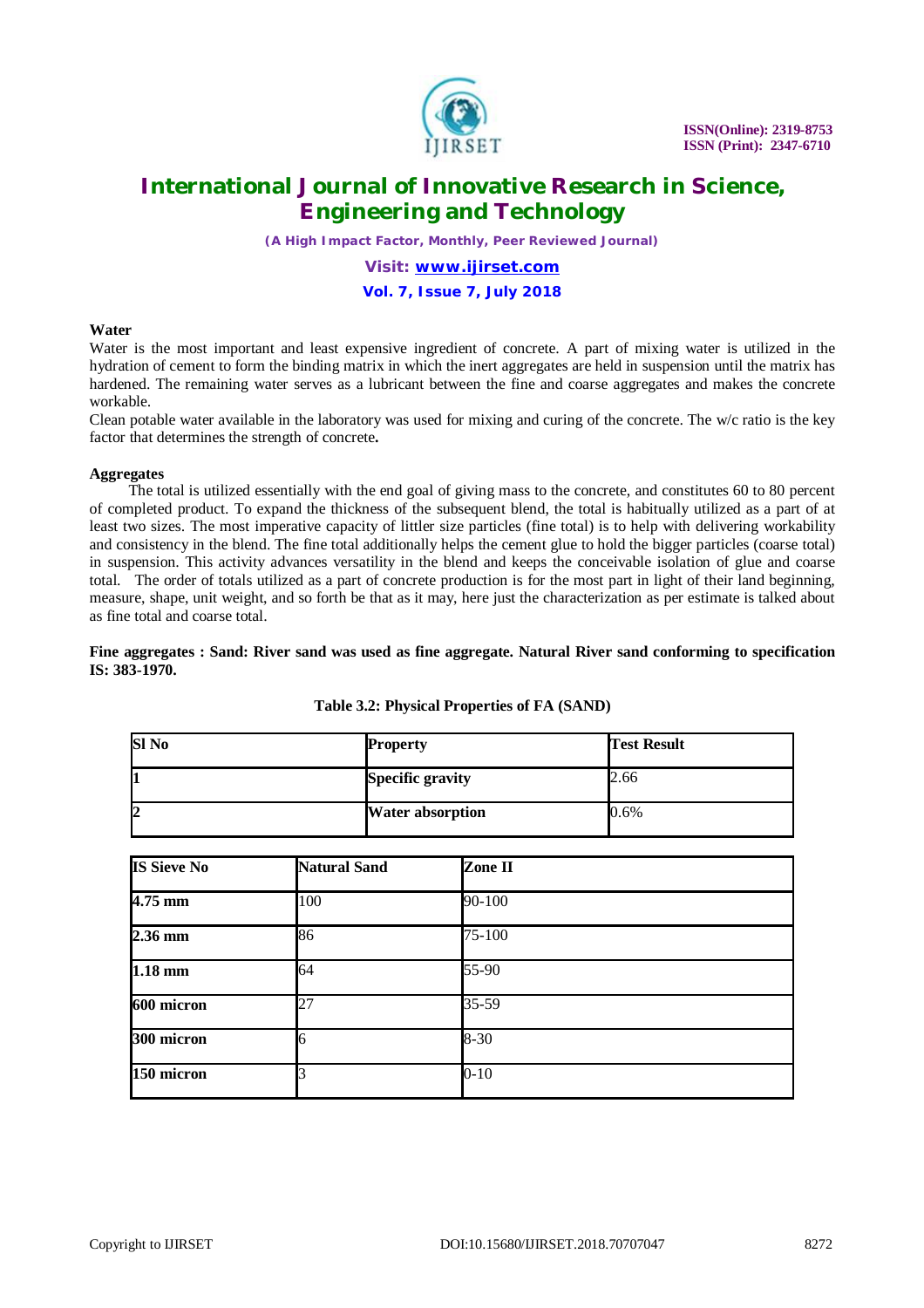

*(A High Impact Factor, Monthly, Peer Reviewed Journal)*

*Visit: [www.ijirset.com](http://www.ijirset.com)*

**Vol. 7, Issue 7, July 2018**



**Graph no: 1 Showing the sieve analysis of natural sand**

**Stone dust:** Stone dust used in the laboratory investigations was procured from a local crushing plant. The specific gravity of stone dust was 2.63 and fineness modulus was2.72.Table 3.3: Physical properties of FA (STONE DUST)

| $SI$ No | <b>Property</b>            | <b>Test Result</b>     |
|---------|----------------------------|------------------------|
| 1       | <b>Specific gravity</b>    | 2.63                   |
| 2       | <b>Water absorption</b>    | $0.6\%$                |
| 3       | a) Dry rodded bulk density | 1807 Kg/m <sup>3</sup> |
|         | b) Loose bulk density      | 1628 kg/m <sup>3</sup> |
| 4       | <b>Fineness modulus</b>    | 2.72                   |

| <b>IS Sieve</b>      | <b>Stone Dust</b> | Zone II  |  |
|----------------------|-------------------|----------|--|
| $4.75$ mm            | 100               | 90-100   |  |
| $2.36$ mm            | 79.9              | 75-100   |  |
| $\overline{1.18}$ mm | 60.2              | 55-90    |  |
| 600 micron           | 48.3              | 35-59    |  |
| 300 micron           | 29.5              | $8 - 30$ |  |
| 150 micron           | 10.5              | $0 - 10$ |  |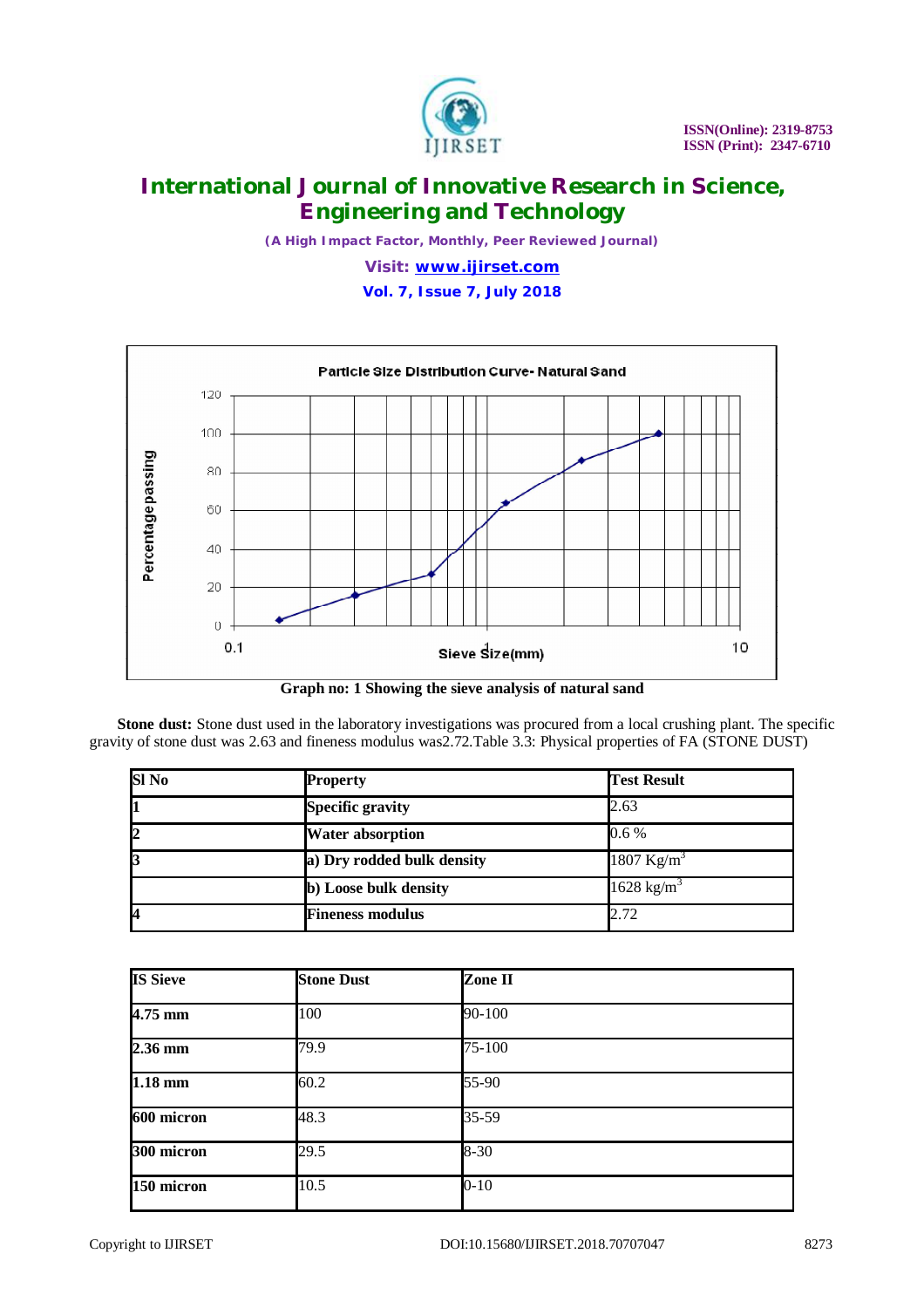

*(A High Impact Factor, Monthly, Peer Reviewed Journal)*

*Visit: [www.ijirset.com](http://www.ijirset.com)*

**Vol. 7, Issue 7, July 2018**



**Graph no: 2 Showing the sieve analysis of Stone dust**

**CoarseAggregates** It is an aggregate such as crushed stone, crushed gravel most of which is retained on 4.75 mm IS sieve. Coarse aggregate (granite) from Bettadalasuru quarry site, Bengaluru of size 20mm passing, and 12.5mm conforming to specification IS 383:1970 and also to Testing requirements as per - IS 2386 Part I are used for the investigation (Fig4.1).

|  |  | Table 3.4: Physical Properties of CA (Max size 20mm) |  |  |  |
|--|--|------------------------------------------------------|--|--|--|
|--|--|------------------------------------------------------|--|--|--|

| <b>SI</b> No | <b>Property</b>         | <b>Test Result</b> |
|--------------|-------------------------|--------------------|
|              | <b>Specific gravity</b> | 2.66               |
|              | <b>Water absorption</b> | $0.4\%$            |

| Table 3.5: Sieve analysis details of CA (Max size 20mm) |
|---------------------------------------------------------|
|---------------------------------------------------------|

| <b>IS Sieves</b>  | <b>Cumulative Percent</b> |                |  |
|-------------------|---------------------------|----------------|--|
|                   | <b>Retained</b>           | <b>Passing</b> |  |
| 20 mm             | 00                        | 100.0          |  |
| 16 mm             | 9.00                      | 91.0           |  |
| $12.5 \text{ mm}$ | 93.00                     | 7.0            |  |
| $10.0 \text{ mm}$ | 99.20                     | 0.8            |  |
| 4.75 mm           | 100.00                    | 0.0            |  |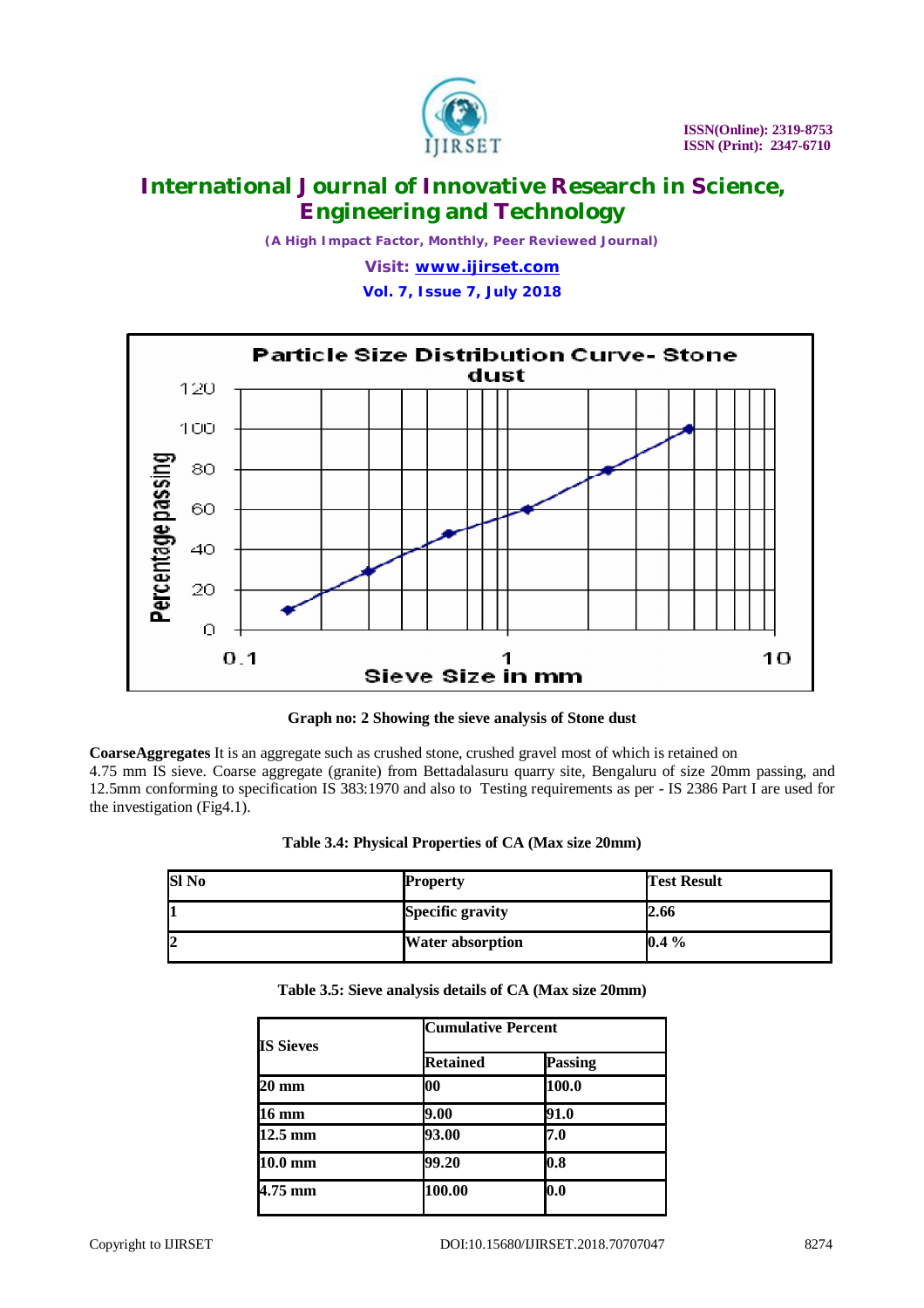

*(A High Impact Factor, Monthly, Peer Reviewed Journal)*

### *Visit: [www.ijirset.com](http://www.ijirset.com)*

### **Vol. 7, Issue 7, July 2018**

**REMARKS:** Sample conforms to the requirements of single size aggregate as per IS:383- 1970

#### **Table Physical Properties of CA (Max size 12.5mm)**

| Sl No | <b>Property</b>         | <b>Test Result</b> |
|-------|-------------------------|--------------------|
|       | <b>Specific gravity</b> | 2.66               |
| 2     | <b>Water absorption</b> | $0.4\%$            |

#### **Table Sieve analysis details of CA (Max size 12.5mm)**

| <b>IS Sieves</b>  | <b>Cumulative Percent</b> |         |  |
|-------------------|---------------------------|---------|--|
|                   | <b>Retained</b>           | Passing |  |
| $12.5 \text{ mm}$ | 2.60                      | 100     |  |
| $10.0 \text{ mm}$ | 23.6                      | 97.4    |  |
| $4.75$ mm         | 100                       | 0.0     |  |

**REMARKS:** Sample conforms to the requirements of graded aggregate as per IS:383-1970.

#### 3.2.5 Silica fume:

Silica fume was collected from chronic India Pvt. Ltd, Navi Mumbai. The properties provided by the manufacturer are as is shownTable Physical properties of Silica Fume

| Sl.no                     | <b>Properties</b>            | <b>Obtained</b><br>values  | <b>ASTM-C-1240</b>                                |
|---------------------------|------------------------------|----------------------------|---------------------------------------------------|
| 1                         | <b>Loss of Ignition(LOI)</b> | 2.8%                       | Not more than 6%                                  |
| l2                        | <b>Moisture</b>              | 0.4%                       | Not more than 3 %                                 |
| $\boldsymbol{\mathsf{B}}$ | <b>Pozz Activity Index</b>   | 131 %                      | Should be more than 105%                          |
| 14                        | <b>Specific Surface Area</b> | $22 \text{ m}^2/\text{gm}$ | Should be more than<br>$15 \text{ m}^2/\text{gm}$ |
| l5                        | <b>Bulk Density</b>          | 590                        | Range between 550 to<br>700                       |
| l6                        | $+45$ Microns                | 0.3%                       | Not more than 3 %                                 |